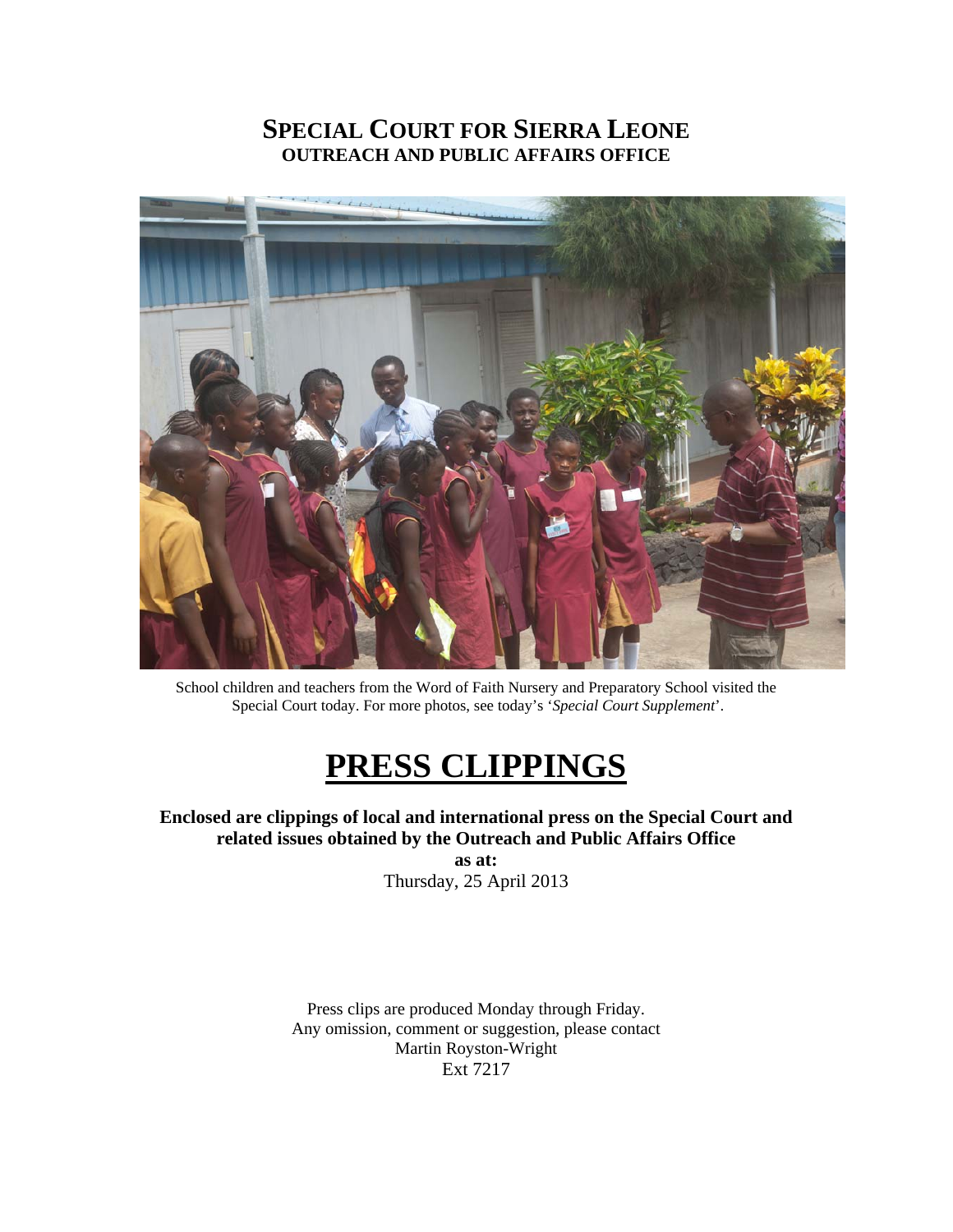| <b>International News</b>                                                     |           |
|-------------------------------------------------------------------------------|-----------|
| Book Review: Earth is Shifting for Women / IFP                                | Page 3    |
| Who Wants Verdier, Others Dead? Ex - Warlords Debunk / Frontpage Africa       | Pages 4-7 |
| Is Torture Still a Universal Crime? / Foreign Policy                          | Pages 8-9 |
| <b>Special Court Supplement</b>                                               |           |
| School visit by the Word of Faith Nursery and Preparatory School, in Pictures | Page 10   |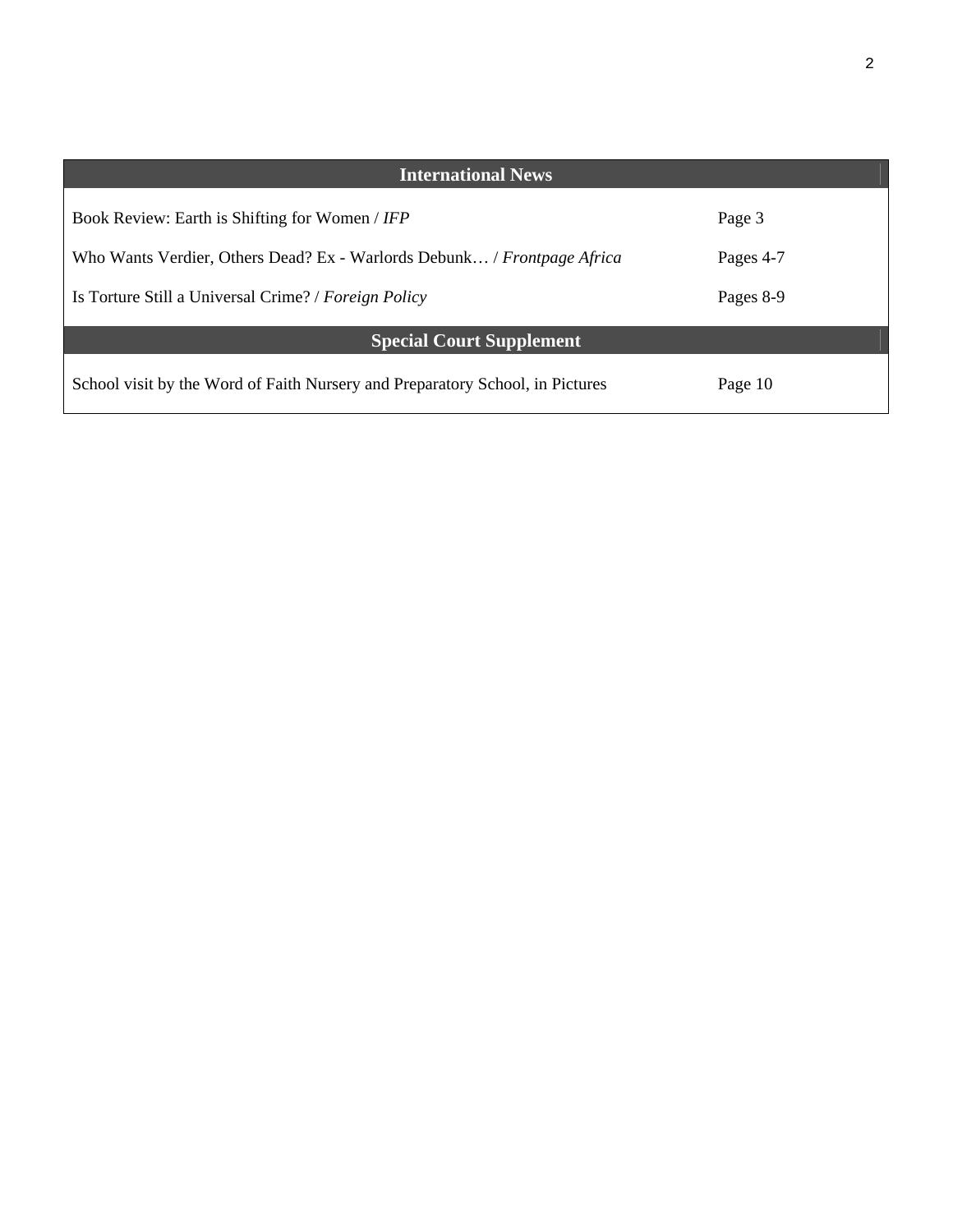# IFP

Saturday, 20 April 2013 http://www.lfpress.com/2013/04/18/book-review-earth-is-shifting-for-women

#### **Book review: Earth is shifting for women**

By Nancy Schiefer, Special to QMI Agency

SALLY ARMSTRONG Ascent Women Our turn, our way-a remarkable story of worldwide change 'Sally Armstrong at her best.... A must-read for men and women of every generation." DR. SAMANTHA NUTT

Well-known Canadian activist Sally Armstrong is an optimist. Despite the horrendous conditions still facing women worldwide, Armstrong feels the future will be brighter for half the world's population.

-SNIP-

In another chapter Armstrong describes the banding together of Christian and Muslim women in Liberia to refuse sex with their husbands, until a peace deal with Ghana was signed by the country's mentally disturbed dictator, Charles Taylor. Taylor not only complied, but left the country.

#### -SNIP-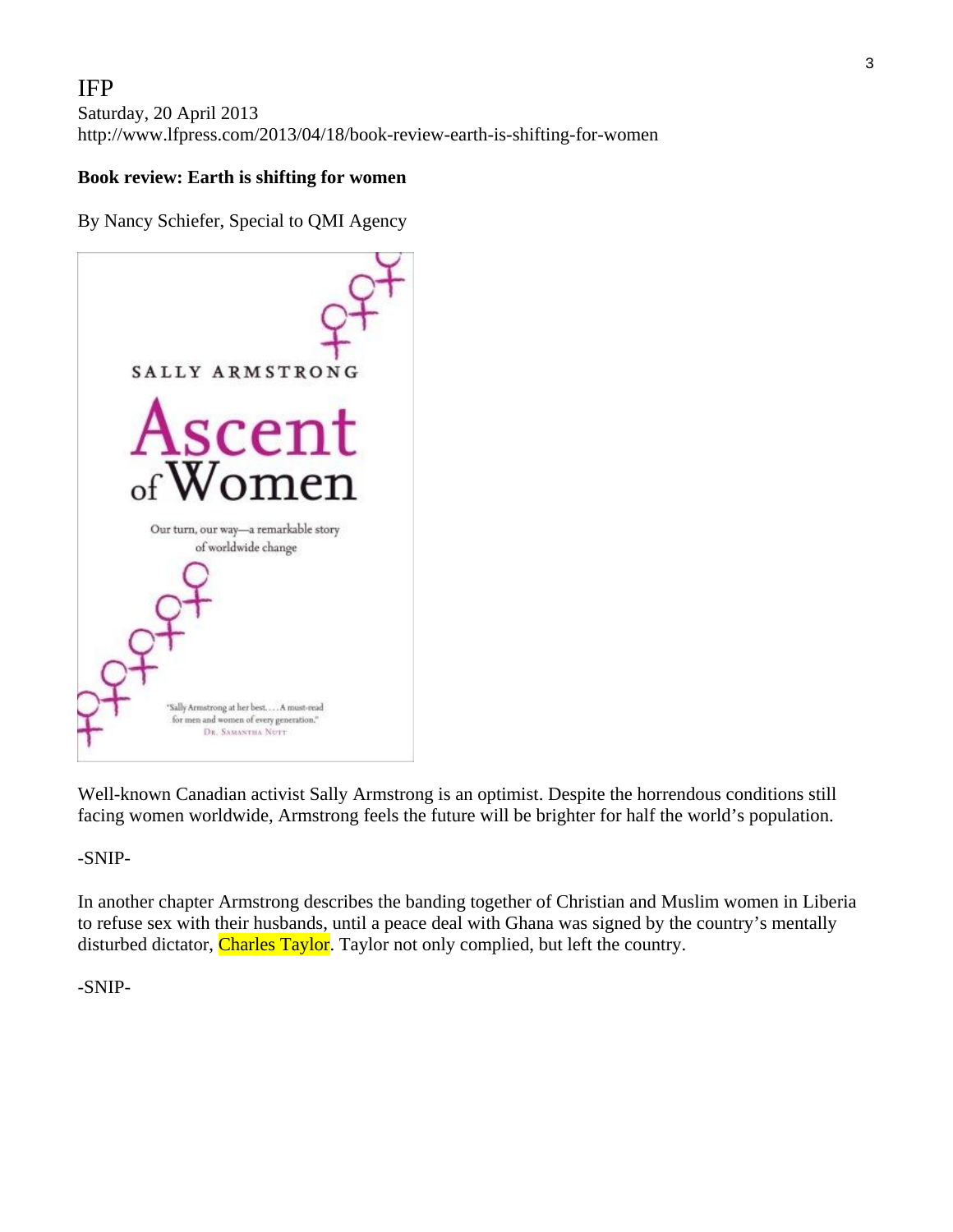# Frontpage Africa (Liberia)

Tuesday, 23 April 2013

## **Who Wants Verdier, Others Dead? Ex - Warlords Debunk TRC Chair's Threat Claims**

By Wade C.l. Williams

Monrovia- An associate of the former Chairman of the Truth and Reconciliation Commission Cllr. Jerome Verdier has alarmed that former warlords indicted in the final report of the Commission have blacklisted the former Chairman of the Commission and other Commissioners and marked them for death.

In an email served the editor of FrontPageAfrica by McDonald Metzger, the former aide to Verdier outlined the threat to the lives of his former boss and other commissioners of the erstwhile TRC.

"Now we have been marked for death and our families too are in serious danger of losing their lives because of our work with the TRC," stated the email.

"It is a desperate situation of peril. The government of Liberia under the administration of Ellen Johnson Sirleaf has done nothing to allay the fears. The silence is acquiescence to the ploy to get for our death."

Documents sent to FrontPageAfrica reveals a letter dated May 21, 2012 and addressed to Cllr. Verdier in which several warlords and their surrogates allegedly gave the former Chairman of the TRC an ultimatum to denounce the TRC report or run for their lives along with their family members.

The letter emanating from senior executive officers and members of a group calling itself the Coalition of Former Liberian Combatants against the TRC War Crimes Court Indictment (CFCATWACC) noted that it was established in 2009 to seek vengeance against Verdier and others who listed them for prosecution for war crimes.

"We are former combatants of all the defunct warring factions that participated in the war with stake in the return of Liberia to democratic rule," stated the letter.

Continued the Communication: "We are former fighters from all ranks and files of the National Patriotic Front of Liberia (NPFL), Independence National Patriotic Front of Liberia (INPFL), Liberia Peace Council (LPC), and Movement for Democracy in Liberia (MODEL), and the Liberia United for Reconciliation and Democracy (LURD), Anti-Terrorist Unit (ATU), Special Anti-Terrorist Unit (SATU), Armed Forces of Liberia (AFL)."

The aide to Verdier who claimed to be his spokesman said as a result of the Chairman of the TRC, some Commissioners, Program and Inquiry staffs have fled Liberia for their lives in self-imposed exile and those who remain in the country fear that their daily lives are in danger.

"There are individuals out there who want to kill us to stake a point," stated the email, naming those that the former Chairman of the TRC and others think are after him and other commissioners.

"The notorious Prince Johnson, George Boley, Melvin Sobany, Siafa Norman, Benjamin Yeaten, George Dweh, Saah Gborlee, Alhaji Kromah, Sekou Damatee Konneh, Roland Duo, Sando Johnson, Thomas Nimley and others are still lurking in Liberia."

Verdier and his aide fears that the former warlords continue to have influence in Liberia among their followers.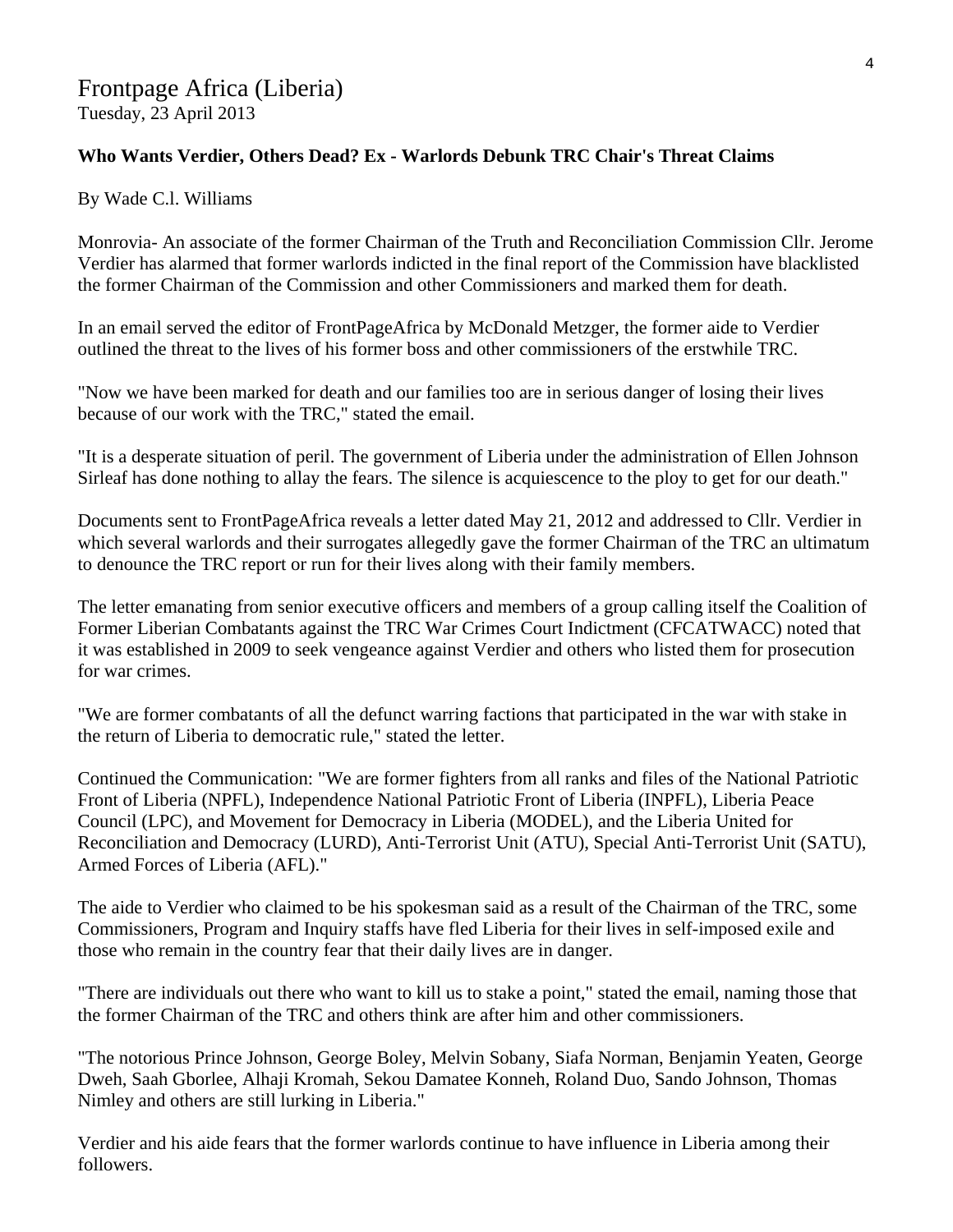"They still have their Chain of Command and foot soldiers. Their brutal and bloodletting deeds only remind us what they are capable of doing to us who are not protected," stated the aide.

"We want to at this time present our case of fear of death, murder and other wanton human rights tragedy. I worked with the Truth and Reconciliation Commission of Liberia (TRC) and served in the capacity as VIP Protection for the chairman Cllr. Jerome Verdier."

The aide said a lot has been going on since the TRC final report was produced and it was a strike to the hearts of those who bore the greatest responsibility for the abuse and deaths of thousands innocent lives when they were recommended for prosecution.

"In the truest sense the TRC recommended further prosecution in a war crimes court and bar them for holding public office. It was a brave stance, unprecedented in Liberia and now we have been made targets to be assassinated or brutally murdered," said the Aide.

## **Verdier is Crazy, PYJ Says**

One of those mentioned as being behind the plot to eliminate the former TRC chairman and his cohorts, Nimba County Senator and former warlord Price Y. Johnson said Cllr. Verdier must be out of his mind to suggest that he wants him dead.

"Jerome Verdier needs to go to a mental home. When he wrote that bogus report that was filled with nothing but incrimination without evidences- that report was thrown into the cabbage bin," said Senator Johnson.

Continued Johnson: "I knew from the onset that report would never go anywhere because you don't incriminate prominent people in this country without evidence."

Senator Johnson noted that the erstwhile TRC former chairman's decision to recommend the prosecution of him and many others was saddled in some sinister motive that Verdier needs to come to terms with. He said many people criticized the report locally and internationally and it did not get the endorsement of all of the serving commissioners.

"Our law says, the accuser must produce evidence against the accused and the report falls short of that; to the extent that some of the commissioners had to decline and wrote their dissenting opinions; to the extent that the American advisor to the TRC resigned," said Senator Johnson.

## **Bogus report**

The Nimba lawmaker told FrontPageAfrica in an interview that the report in itself was marred by inconsistencies and many of the recommendations were flawed.

"It was a bogus report. You take for example, a Krahn man who said he killed 20, 000 Liberians (of course they came from Nimba because we were under siege) with African sign- juju," he said.

" And the Verdier TRC did not ask him 'if you've got the power to kill 20, 000 with African sign, then how many did you kill with machine gun that you had' you didn't ask him that but you removed his name from the report."

Senator Johnson said the Verdier-led TRC left some of the key perpetrators of the conflict were out rightly left off the hook without any repercussions whatsoever but him and others who told the truth were blindly listed for prosecution.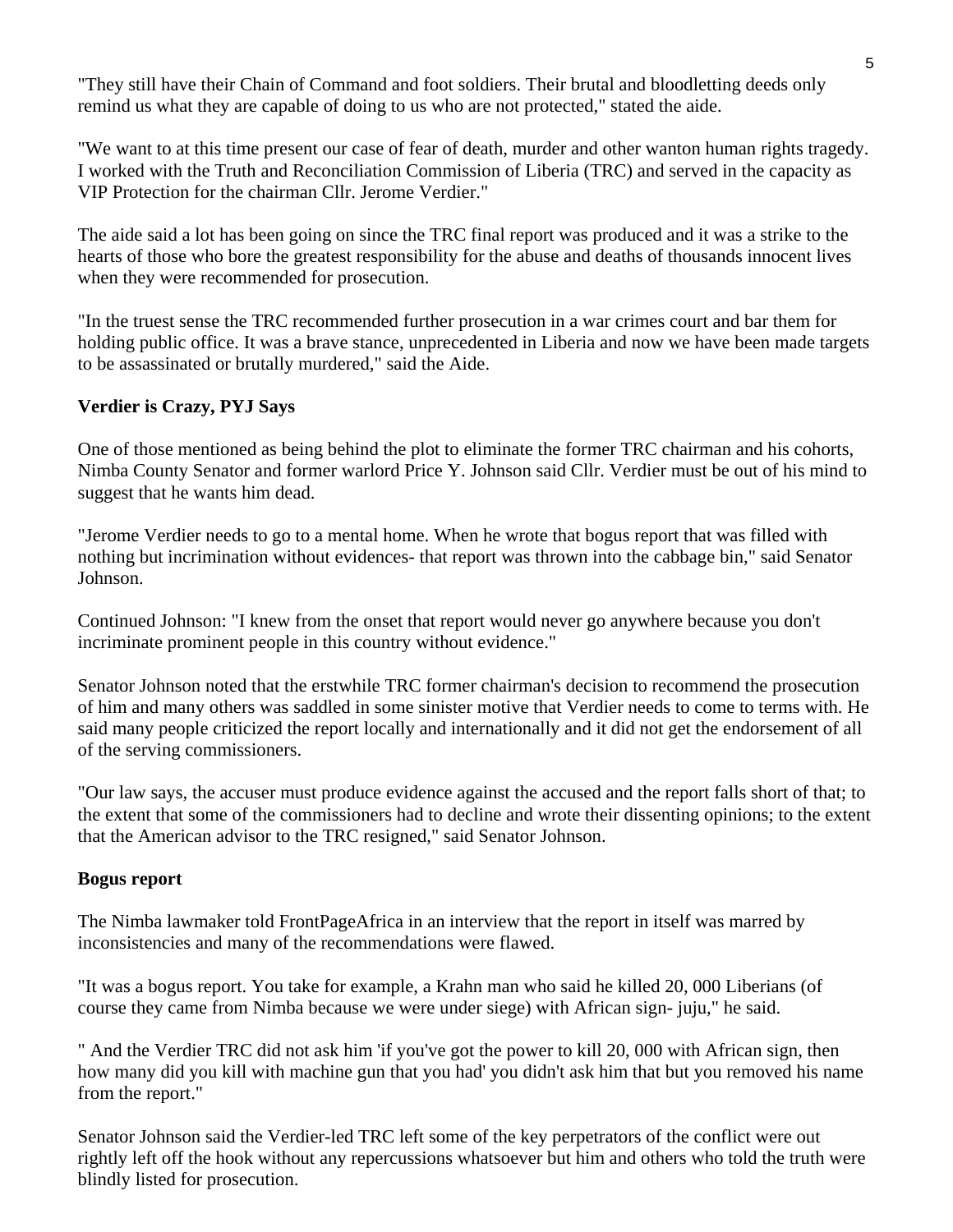"The report is bogus, it has no credibility, it violated the rights of the Liberian people who were accused," he said.

Continued Senator Johnson: "You've got my professor, Dr. Boima Fahnbulleh who invaded this country in 1985 and he said 'I invaded this country. There were loss of lives but it was intended to remove a diabolical dictatorship system. I've got no remorse.' You removed his name. Senator Johnson got there and he said 'yes I was there they cut Doe's ear' I admitted to what I did. He said yeas he talk truth you' all put his name there. "

## **False Alarm, PYJ Says - 'No one after Verdier**

Speaking in a mobile phone conversation with FPA, Senator Johnson noted that the former Commissioner was raising a false alarm to gain unwarranted attention. He said no one is after any former TRC commissioner as they have lost their relevance to the process of the TRC that no longer exists.

"Who is after him? His own evil is haunting him. Since Verdier left this country, I don't know which country he is in; I don't know where he lives," he said.

"Even John Stewart was seen many times on Randall street with slippers on his feet, begging, riding motorbike. I'm sorry to say this; begging for 20 Liberian dollars; they've all turned to be beggars now. Verdier must be getting crazy."

Senator Johnson said he is more occupied with ways of helping those affected by the way by his new efforts around the country where he has embarked at educational initiatives aimed at helping the young people who lost so much during the war.

" I'm not after Verdier who has mental problem right now," said Senator Johnson.

"I'm busy carrying on reconstruction in keeping with my desire and commitment to support the reparation process; that's what I believe in and not prosecution, so I'm doing my best building foundation, building institutions for the future generation of this country."

#### **Verdier Looking for attention, Alhaji Kromah says**

Another former warlord, Professor Alhaji G. V. Kromah also speaking to FrontPageAfrica said that Cllr. Verdier wants some renewed international attention turned to him especially with the 2014 Senatorial race coming up.

"I think this thing is politically inspired. They know that the Senatorial election is coming, so they want to start raising artificial issues. Nobody running behind Verdier I don't know where he is and I couldn't care where he is," said Prof. Kromah.

"He tried on the Ellen Johnson side I don't know how far he went with that but I think he wants some kind of international attention. Who got time for Jerome? Is he the only one who was on the TRC?"

The University of Liberia's Mass Communication Professor laughing out loud during the mobile phone conversation said he was shocked that Cllr. Verdier would resort to such antics at this point in time when the TRC has lost relevance.

"Nobody has threatened anybody. He should not try to make people to make big headlines to sell their papers. Nobody has been indicted here; no court has been set up. I didn't even know that he was hiding. Was he the only one who signed?" said Prof. Kromah.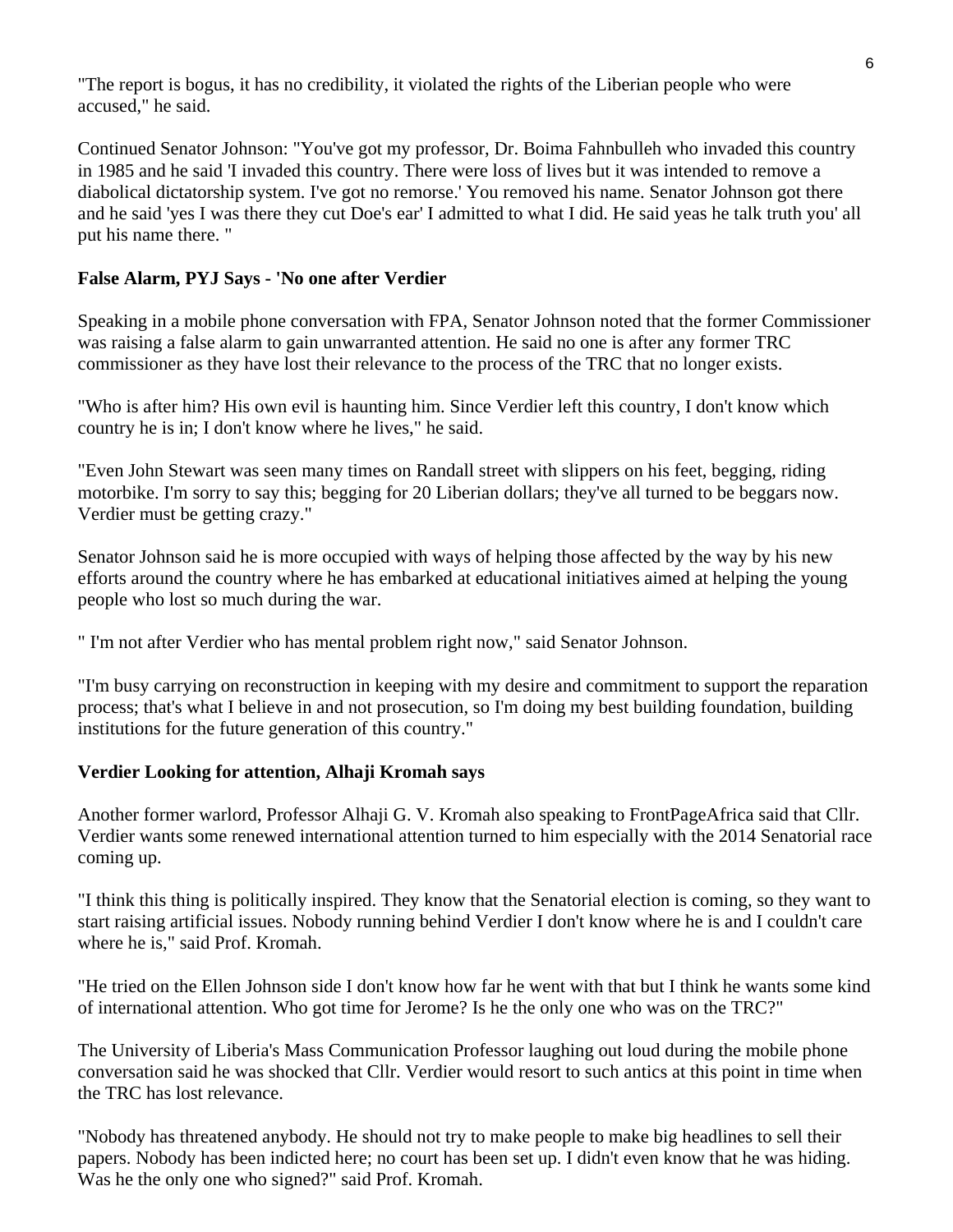"Cllr. Pearl Brown Bull is here. Coleman is here; John Stewart and myself flew the other day on some flight and we were joking each other at the airport in Accra. Sheik Kafumba Konneh is here; all these people are here, why they can't feel threatened from us, only him."

## **Threats issued**

Despite the denial issued by these Senator Johnson and Prof. Kromah, Cllr. Verdier and his cohort are said to be in hiding even in exile as they fear for their lives. The former TRC Chairman is not taking the letter received for granted as it lays out clear cut directives for elimination.

"Remember our chain of command is still in place and we still command every war tactics of combat, attack, assassination as were done during the war. We know your locations and are tracking all of your movements, your hide outs and families' hide out and connections," states the letter addressed to Verdier and text highlighted in red. "We will stop at nothing but to have you all killed. We are capable of anything whether you are in Liberia, in the US, France, Europe or any part of the world."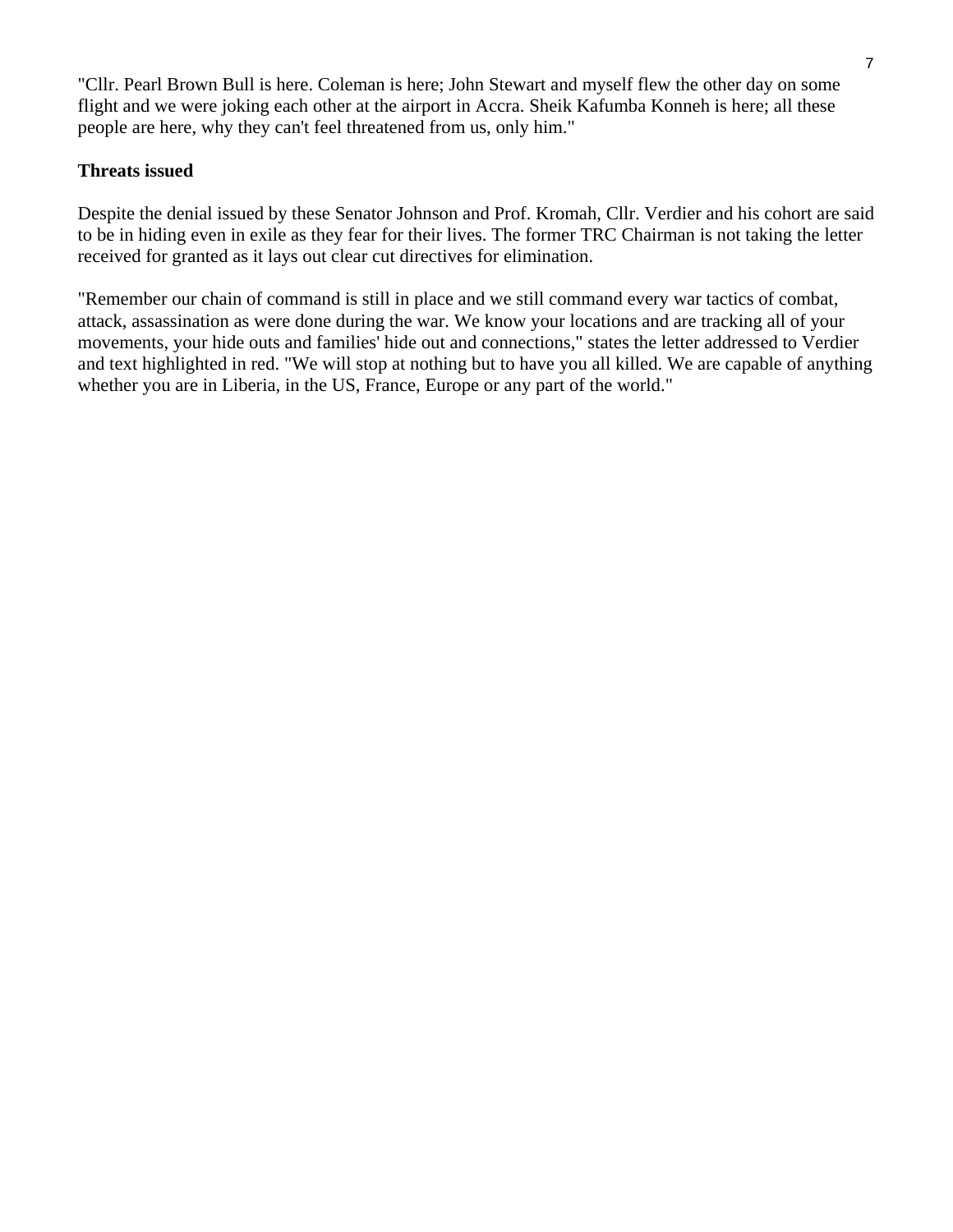## Foreign Policy Thursday, 25 April 2013

#### **Is torture still a universal crime?**

#### Posted By Joshua Keating



One of the many stories which understandably flew under the radar this week was the U.S. Supreme Court's decision in the case of Kiobel vs. Royal Dutch Petroleum. The court ruled that the plaintiffs do not have the right to sue an oil company in U.S. courts for alleged complicity in human rights abuses overseas under an arcane 18th century law:

 Chief Justice John G. Roberts Jr., writing for the majority, said a general presumption against the extraterritorial application of American law barred the suit.

"All the relevant conduct took place outside the United States," he wrote.

 He added that even some minimal contact with the United States would not be sufficient to overcome the presumption. "Even where the claims touch and concern the territory of the United States, they must do so with sufficient force to displace the presumption against extraterritorial application."

 He gave an example: "Corporations are often present in many countries, and it would reach too far to say mere corporate presence suffices."

 The case involved a joint subsidiary of the Royal Dutch Petroleum Company, based in the Netherlands, and the Shell Transport and Trading Company, based in England. The subsidiary, incorporated in Nigeria, was accused of aiding and abetting in atrocities by Nigerian military and police forces against Ogoni villagers.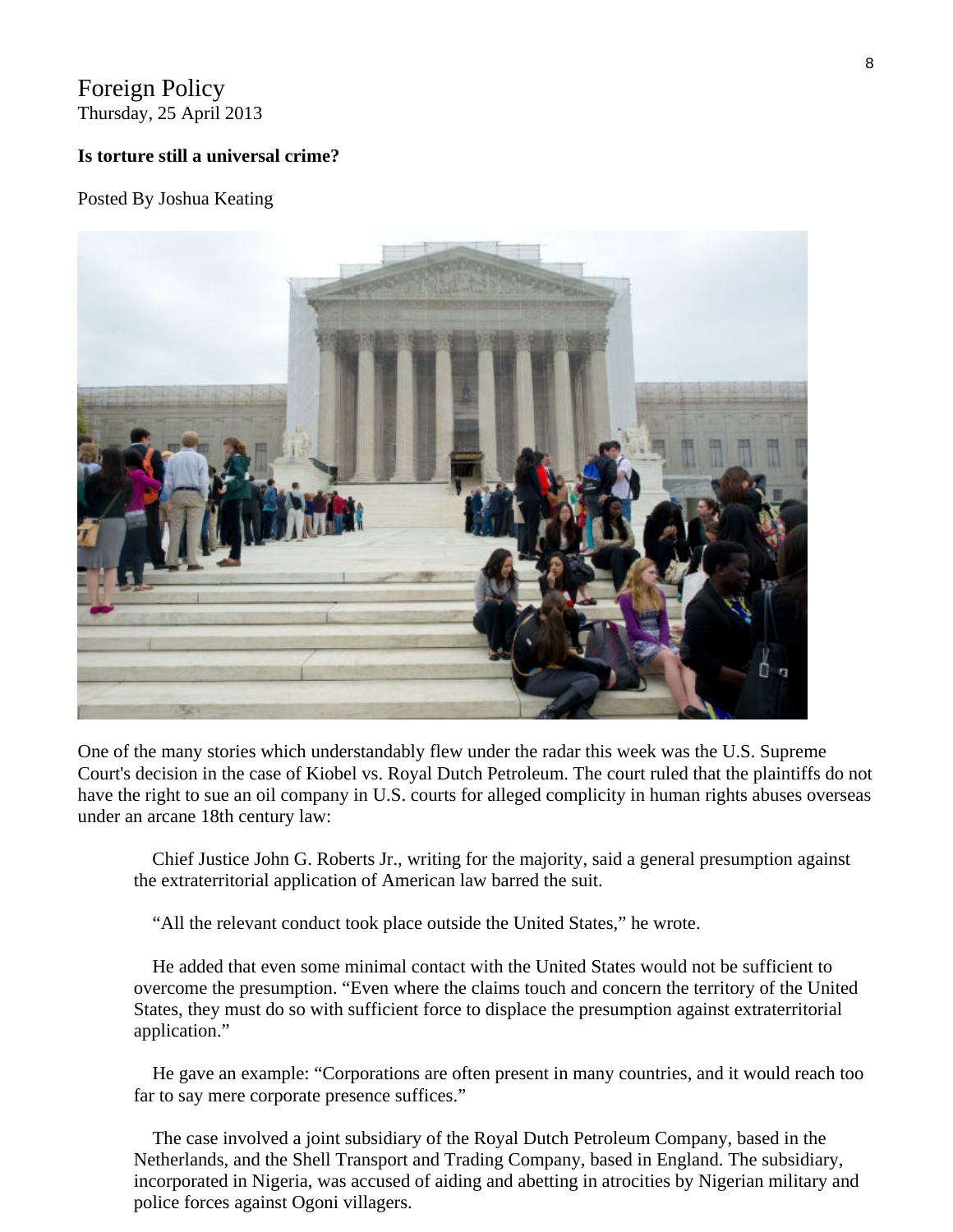After being granted asylum in the United States, several Nigerians sued the parent companies under the 1789 law, the Alien Tort Statute, which is brief and cryptic. It allows federal courts to hear "any civil action by an alien for a tort only, committed in violation of the law of nations or a treaty of the United States."

The 1789 law was largely ignored until the 1980s, the New York Times reports, but since then has been applied in a number of human rights cases.

Erik Voeten sees the decision as part of a larger worldwide rolling back of the notion of universal jurisdiction for human rights cases:

Belgium repealed its universal jurisdiction law and introduced greater political control after complaints were brought against Ariel Sharon and George W. Bush. Spain too curtailed its universal jurisdiction law and Baltasar Garzon was expulsed from the judiciary. The International Court of Justice (ICJ) ruled that diplomatic immunity prevented Belgian court from prosecuting the then Minister of Foreign Affairs of the Democratic Republic of the Congo and sovereign immunity means that Italian courts cannot allow suits for compensation from Germany over war crimes committed during World War II.

"It is hard not to see a common trend here that is driven by Realist reasoning," Voeten suggests.

As Roger Alford at Opinion Juris points out, while "The ATS as we know it is dead," it isn't exactly the end of universal jurisdiction. There's still the Torture Victims Protection Act, a 1991 law which allows for suits involving torture or extrajudicial killing against individuals in U.S. courts. (Unlike the ATS, this law was clearly inteded by Congress to apply to crimes outside the United States.) But this too has been rolled back a bit. In 2012, the Supreme Court heard a case involving a torture suit against the Palestinian Authority and ruled that the TVPA could only be applied to suits against individuals.

For criminal cases, there's the extraterritorial torture statute, which was used to prosecute Charles "Chuckie" Taylor Jr. for torture committed in Liberia, but that only applies if the defendant is a U.S. national or at least present in the United States.

The notion of extraterritorial jurisdiction may not be dead, but the trend does seem to be against it.